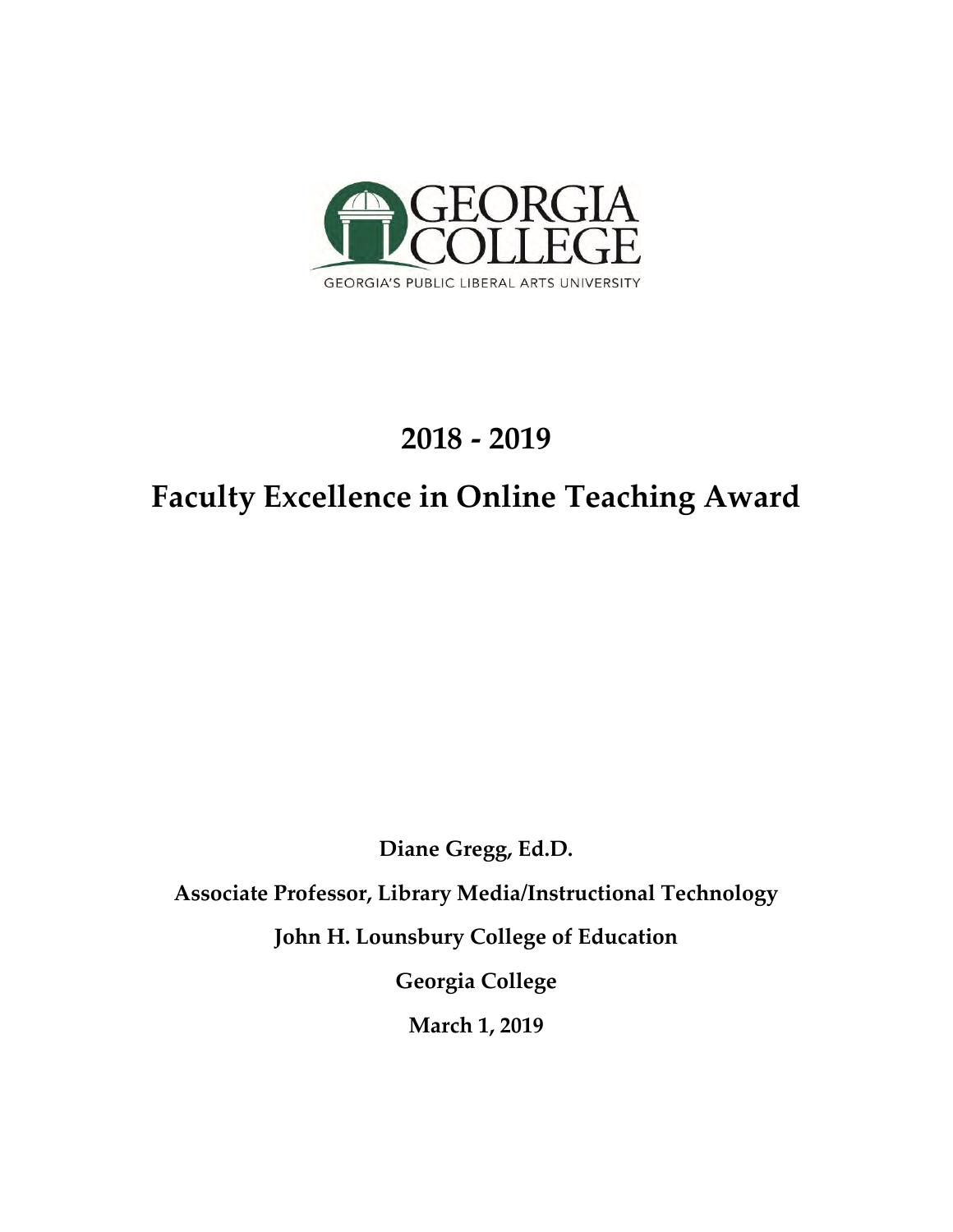## Table of Contents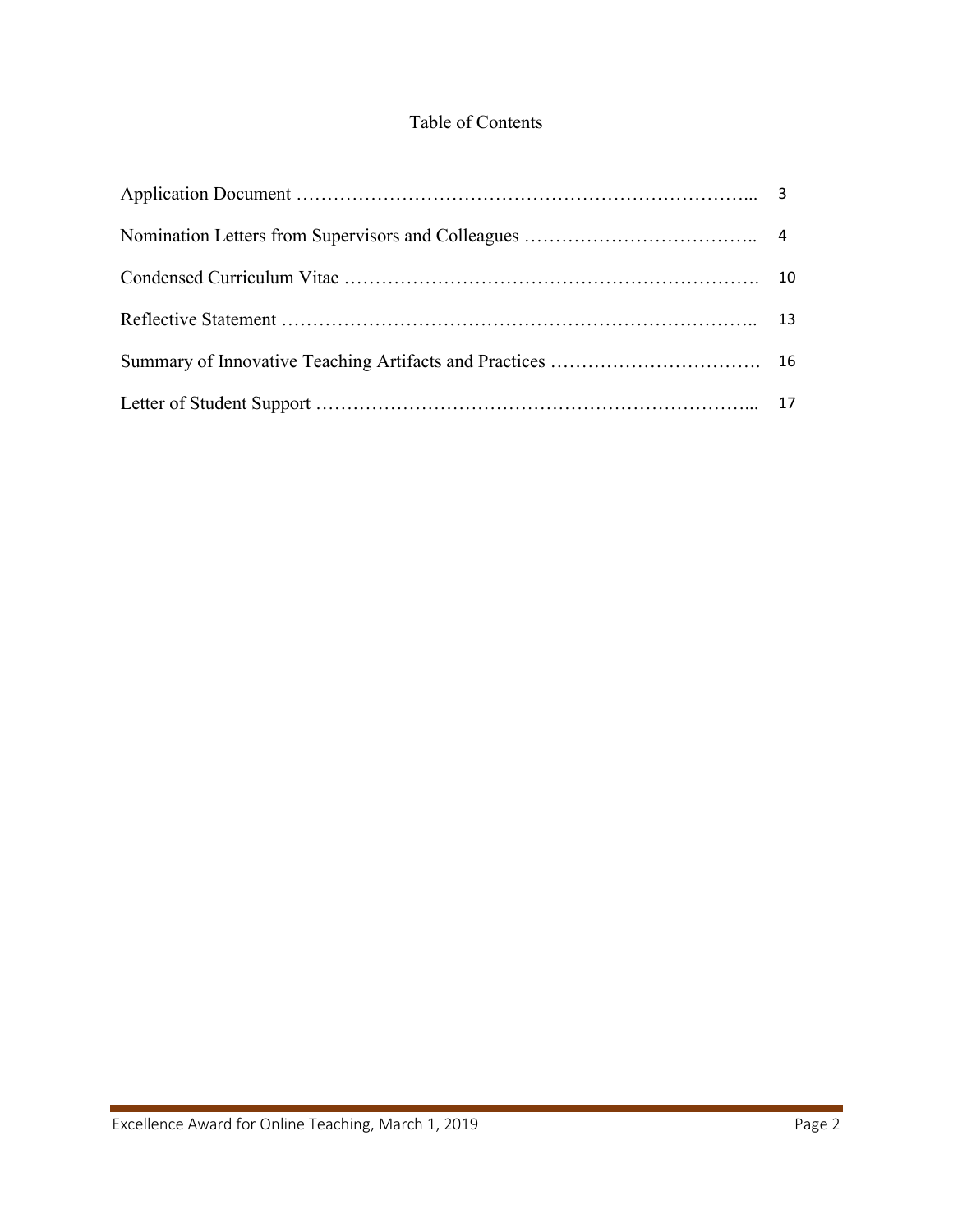# **Faculty Excellence Award Application Form**



Name: Diane Gregg

Rank: Associate Professor

Department: (CoE) Professional Learning & Innovation

Award applying for:

|                                                                                                                                        | Excellence in Teaching Award*               |  |  |
|----------------------------------------------------------------------------------------------------------------------------------------|---------------------------------------------|--|--|
|                                                                                                                                        | Excellence in Online Teaching Award*        |  |  |
| Excellence in Scholarship & Creative Endeavors Award*                                                                                  |                                             |  |  |
|                                                                                                                                        | Excellence in University Service*           |  |  |
| Excellence in Scholarship of Teaching & Learning Award*<br>Department/Program Excellence Award^<br>Irene Rose Community Service Award^ |                                             |  |  |
|                                                                                                                                        |                                             |  |  |
|                                                                                                                                        |                                             |  |  |
|                                                                                                                                        | Laurie Hendrickson McMillian Faculty Award^ |  |  |
|                                                                                                                                        |                                             |  |  |

\*college selection required before being forwarded to university ^university awards

College nominations are due by November 17, 2018 to the college Dean.

College selectees notified by the college by December 3, 2018.

College nominees' final applications received by Center for Teaching and Learning [\(ctl@gcsu.edu\)](mailto:ctl@gcsu.edu) by March 1, 2019.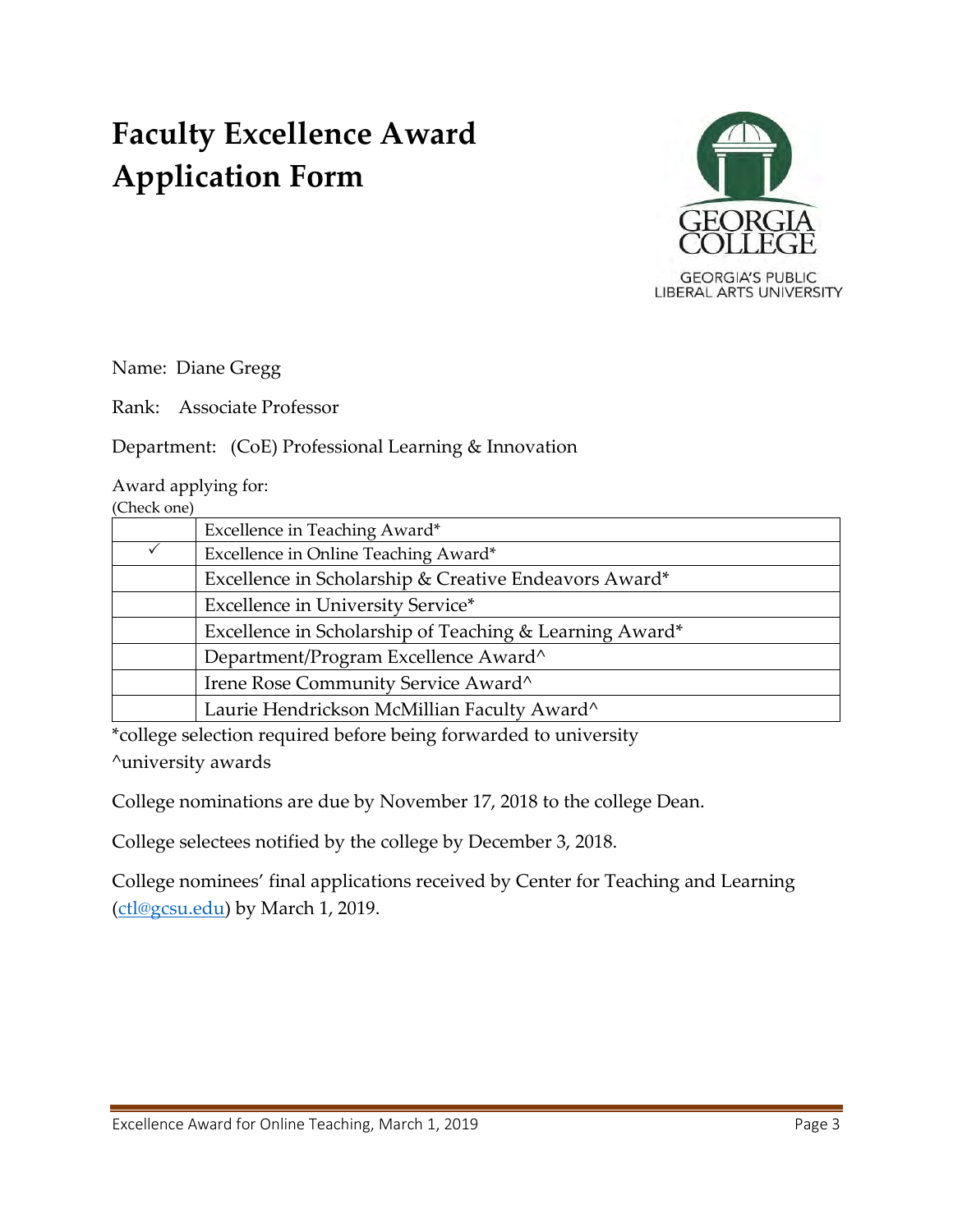

February 26, 2019

Excellence in Online Teaching Award Committee Center for Teaching and Learning Georgia College 231 West Hancock Street Milledgeville GA 31061

Dear Excellence in Online Teaching Award Committee Members,

Please accept this letter in support of Dr. Diane Gregg's application for the Excellence in Online Teaching Award. I am familiar with Dr. Gregg's online teaching and I have been teaching online since 1990. I have also done research in this area, so I feel confident in being able to provide an informed assessment of her work. I will highlight three areas in this support letter (1) Dr. Gregg's strong commitment to quality online teaching and learning, (2) her effective and innovative online teaching practices, and (3) Dr. Gregg's extraordinary commitment to fostering the academic success of online students.

#### **Strong Commitment to Quality Online Teaching**

#### **Teaching**

Dr. Gregg teaches a variety of online courses in Educational Technology and Library Media. Each course is carefully prepared according to Quality Matters standards which is the industry standard for creating and maintaining quality course designs. As a nationally certified Quality Matters course reviewer, I had the opportunity to look at some of Dr. Gregg's online courses.

In her courses, the information is easy to find with headings such as "Start Here" so students can find key information like the syllabus at the start of the course, due dates, and contact information. Other headings such as "January Content" keep students on track as assignments become available. She also makes good use of announcements so students are never searching for what is due. Dr. Gregg also uses the announcements as a tool to provide additional resources and information items to assist with assignments. Blended throughout are eye-catching images that make the course look appealing. There is also an inclusion of many audio and video resources to supplement the text-based information.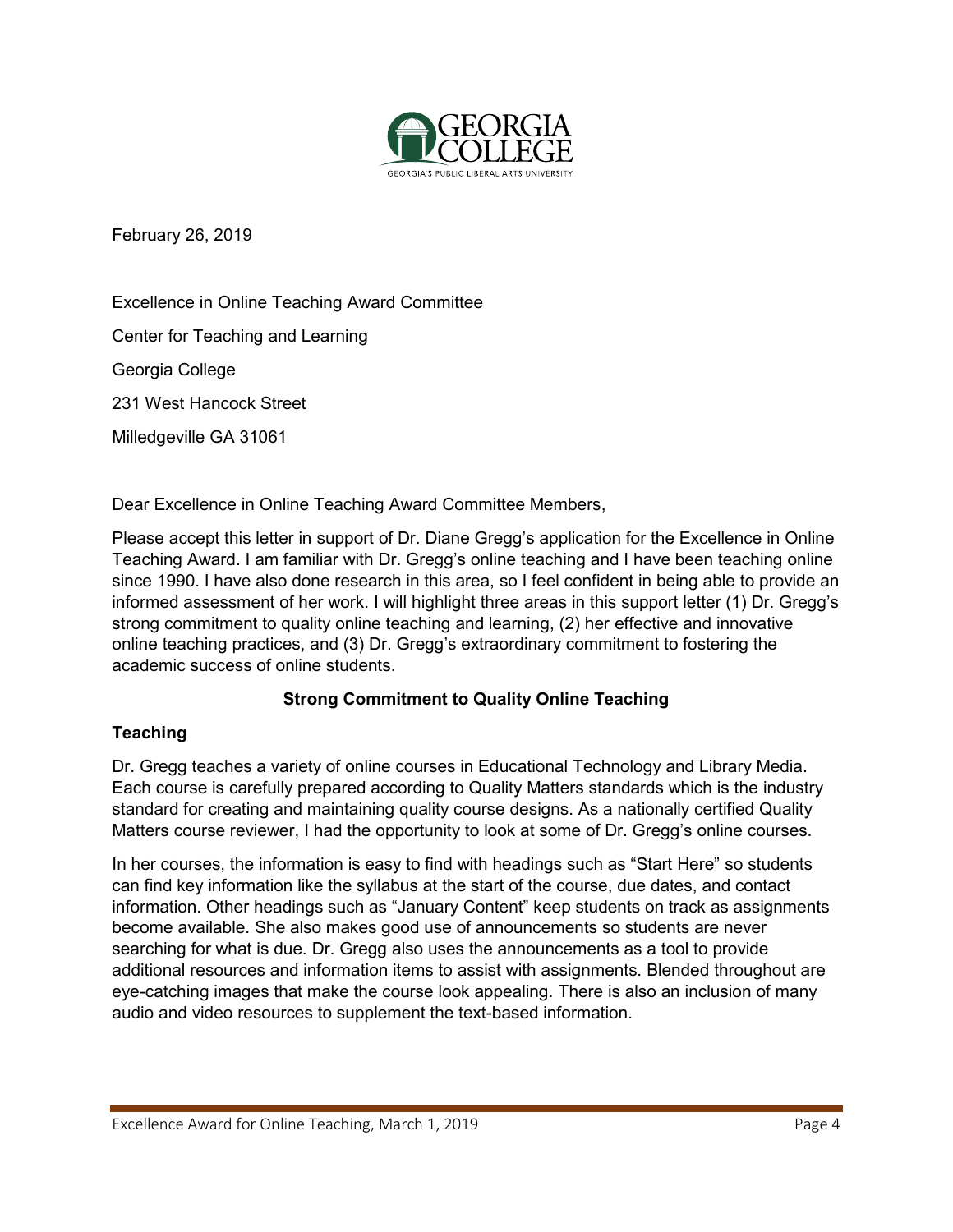Dr. Gregg's online discussions include carefully crafted prompts that invoke thoughtful responses by students and lead to student-to-student discussion, which is the sine qua non of high quality online discussions. I also find that Dr. Gregg puts a lot of time into responding to students. I often see short responses like "good job" by instructors but Dr. Gregg's were inspirational, provided additional concepts or resources to think about, and/or guided further learning. Often there are a couple of paragraphs of information in response to individual student discussions. I also noticed that all discussions led to higher-order thinking or critical analysis of information. Even the general introduction discussion at the start of the course is designed to build an online community of learners, and asks for thoughtful responses to questions such as "**What does children's literature mean to you professionally?**"

The course assignments in Dr. Gregg's courses are all standards-based, real-world activities designed to prepare students for the position they are seeking in instructional technology or library media. Each assignment has a detailed rubric so students know what is expected of them with the task. It is also evident that Dr. Gregg stays in close communication with her K-12 partners so that her students will complete assignments that support current practice in the field.

Dr. Gregg teaches courses such as Introduction to Instructional Technology for Teachers, Intermediate Instructional Technology for Teachers, Instructional Technology for Teachers, Foundations of Instructional Technology, Library Media/Instructional Technology Internship, Introduction to Computers & the Internet in Education, Selection & Utilization of Multimedia in Education, Computer-mediated Communication in Education, Software Evaluation and Curriculum Integration, and Instructional Design. Given this extensive work in the area of instructional technology, it is no wonder that her online teaching is of such a high quality. Dr. Gregg continuously engages in professional development for these and her Library Media courses and this also supports her online teaching.

#### **Service**

In terms of service, Dr. Gregg serves as a member of the IDEAS Task Force Committee (campus D2L online learning). She also coordinates the Library Media/Instructional Technology internship, which involves interacting with school districts and private businesses throughout Georgia. Recently, Dr. Gregg used her expertise to perform an external review for Educational Technology Program at Midwestern State University. She is also involved in K-12 service that supports her online teaching such as serving as a chair or member of committees such as K-12 technology curriculum committees and program reviews. Dr. Gregg is also the Program Coordinator for the Library Media/Instructional Technology programs in the Department of Professional Learning and Innovation.

#### **Scholarly Activities**

Dr. Gregg supports her outstanding online teaching by continuing to engage in scholarship related to online instruction. Some examples include the following:

• Peck, Marcia and Gregg, Diane. "A Bridge Too Far? Online Learning Communities." 39th Annual Conference of Eastern Education Research Association (EERA) Hilton Head, SC (February 2016).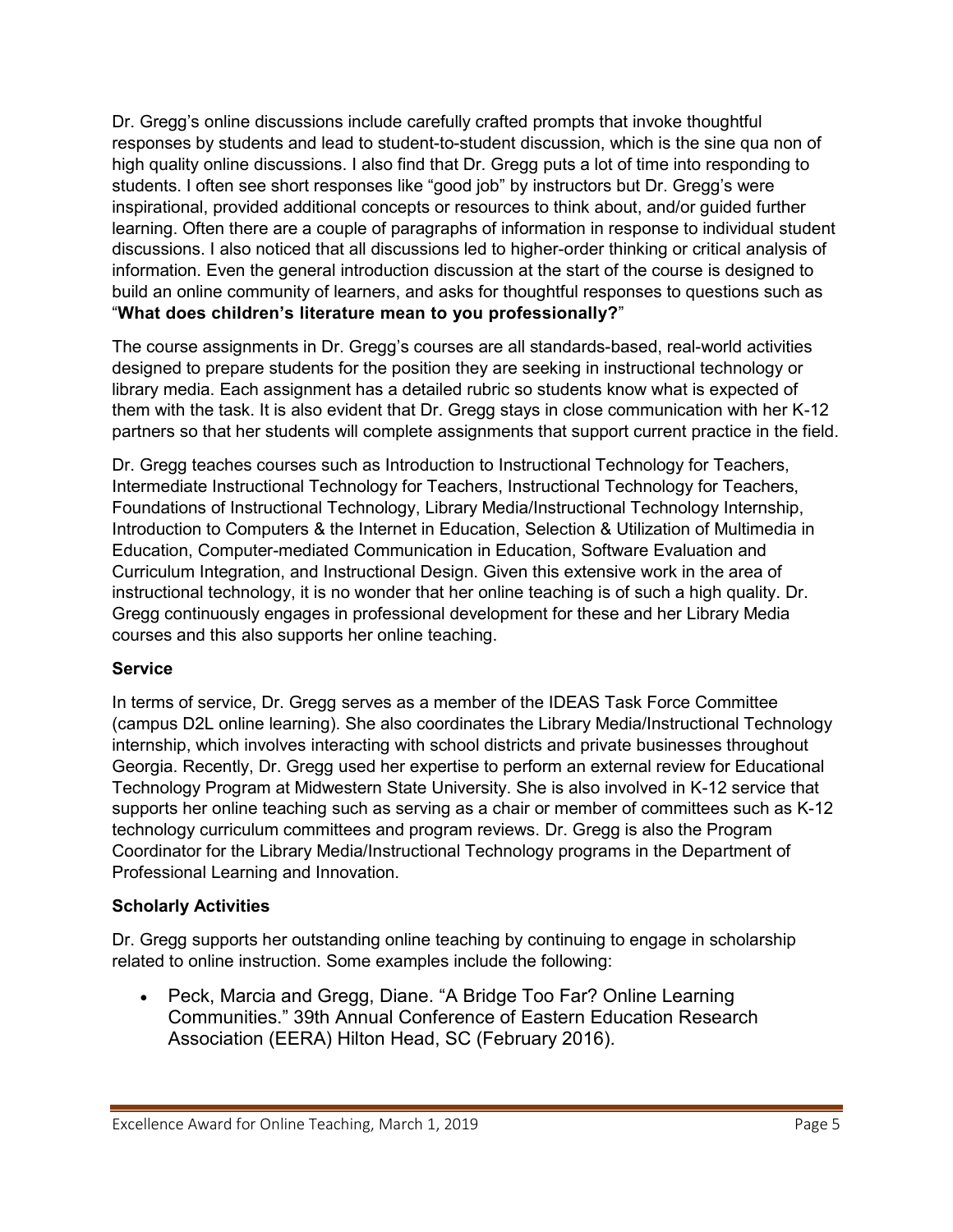- Peck, Marcia and Gregg, Diane. "Connecting at a Distance." Conference on Technology in Higher Education. The Global Forum on Technology in Higher Education (GFHTE), Marrakech, Morocco (June 2015).
- Gregg, Diane E. (2014). "Beyond Bloom's Taxonomy: Preparing Students for Critical Thinking in this Digital Age." Southeast Regional Professional Development Center, Southeast Missouri State University, Cape Girardeau, MO (August 2014)

Participation in many other professional development opportunities and working on other scholarly projects keeps Dr. Gregg up to date with the latest technological tools for use in her courses.

## **Effective and Innovative Online Teaching Practices**

## **Student Engagement**

There is a lot of evidence of student engagement in Dr. Gregg's courses. For example, she has students create blogs, which research shows provides a high level of student engagement in areas such as taking writing assignments into the real world, encouraging collaboration and teamwork, and reviewing what was learned. Literature circles are another tool that Dr. Gregg uses to promote cooperative learning and student engagement. Research also suggests that literature circles are ways to encourage critical thinking, **open dialogue, creativity,** and allow students to take **ownership of their own learning experience**. Another effective, researchbased pedagogical method Dr. Gregg uses is peer learning groups where direct interaction between students promotes active learning.

Students generally feel more comfortable and open when interacting with their peers and this method reinforce students' own learning through instructing others.

#### **Student Satisfaction**

For me, a big measure of student satisfaction is when students talk with me about an instructor and his or her courses in a positive way. I can attest to the fact that all I have ever heard about Dr. Gregg is supportive comments about the quality of her online instruction and the value of her courses when her students graduate and begin their work in Library Media or Instructional Technology. They comment on her consistent availability to help them with classes, her way of making challenging concepts easy to understand, and how she provides thoughtful feedback on assignments.

## **Effectiveness in Achieving Desired Learning Outcomes**

In my role, I often focus on the big picture of how our graduates are doing in the schools. As such, I am confident that students are achieving the desired learning outcomes because of their success as they complete the program and begin working in the area. Again, the feedback from graduates is consistently positive and they feel well prepared because of Dr. Gregg's instruction.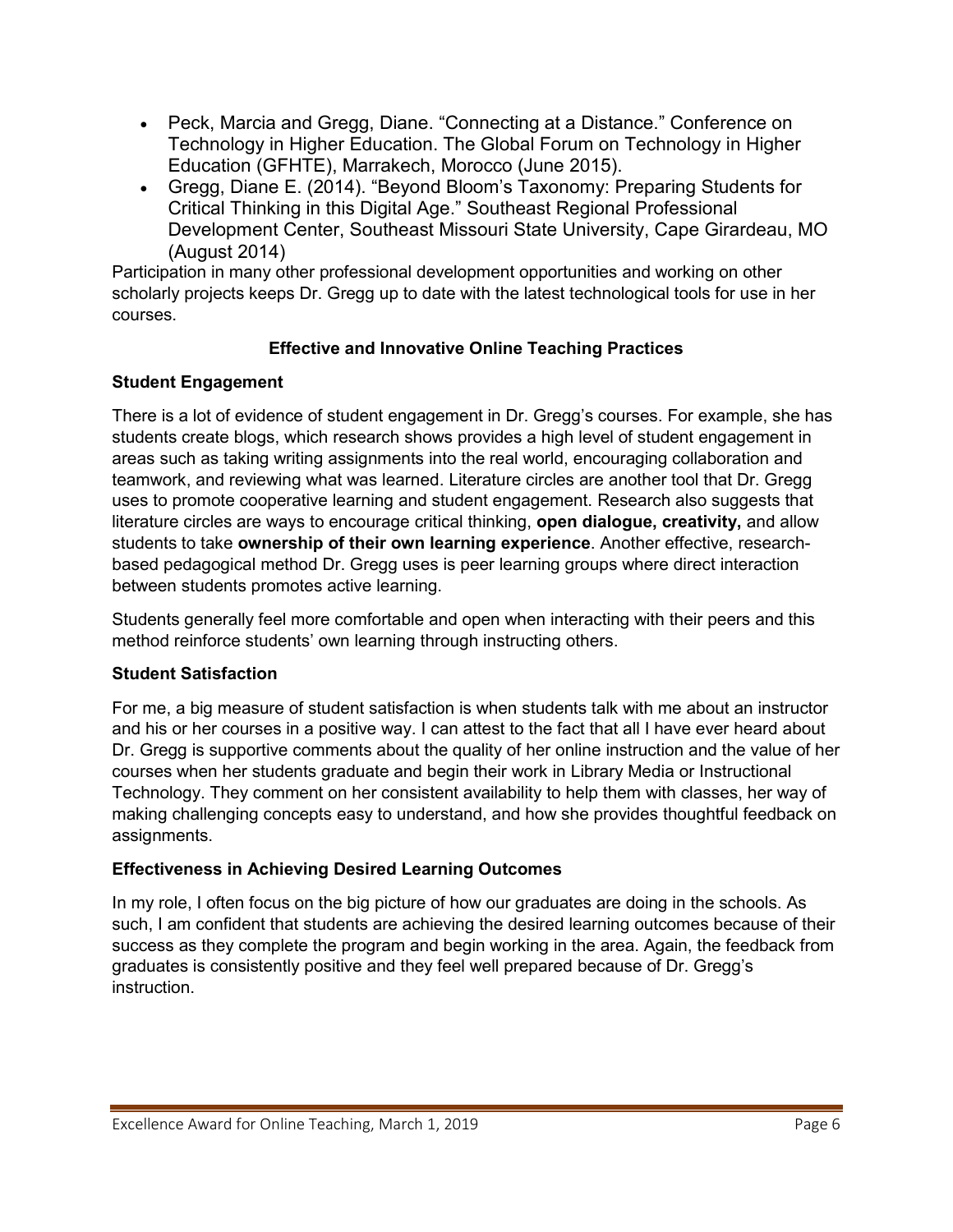#### **Extraordinary Commitment to Fostering the Academic Success of Online Students**

#### **Development of Rapport with Individual Learners**

Georgia College is noted for the relationships it develops with its students and some faculty are better than others. I would rank Dr. Gregg as exceptional in this category. She is always available in her office for appointments, by email, by phone, and even through videoconferencing. Dr. Gregg has a way of relating student experiences with her own and building great relationships. If you look at her course introduction discussions, she puts students at ease and

#### **Rapport Beyond the Virtual Classroom**

In her letter for promotion, I noted that a hallmark of an outstanding teacher is the ability to mentor and how the ability to mentor is being recognized in higher education to a degree greater than in times past. Dr. Gregg has mentored numerous students over the years. Among them are, students selected as Media Specialists of the Year in a local school districts. Many others are practicing Media Specialists that readily acknowledge the role Dr. Gregg has in their lives.

In closing, I fully support Dr. Gregg's nomination for the Excellence in Online Teaching Award. She is a dedicated teacher who goes the extra mile to develop the highest quality courses, instruct and guide students, and use multiple research-based best practices to engage students and promote their learning. Please do not hesitate to contact me if I can be of further assistance in ensuring Dr. Gregg's successful receipt of this prestigious award.

Respectfully submitted,

Joseph Peters

Dr. Joseph Peters Dean, College of Education Georgia College 220 Kilpatrick Education Center Milledgeville, GA 31061 478-445-2518 [Joseph.Peters@gcsu.edu](mailto:Joseph.Peters@gcsu.edu)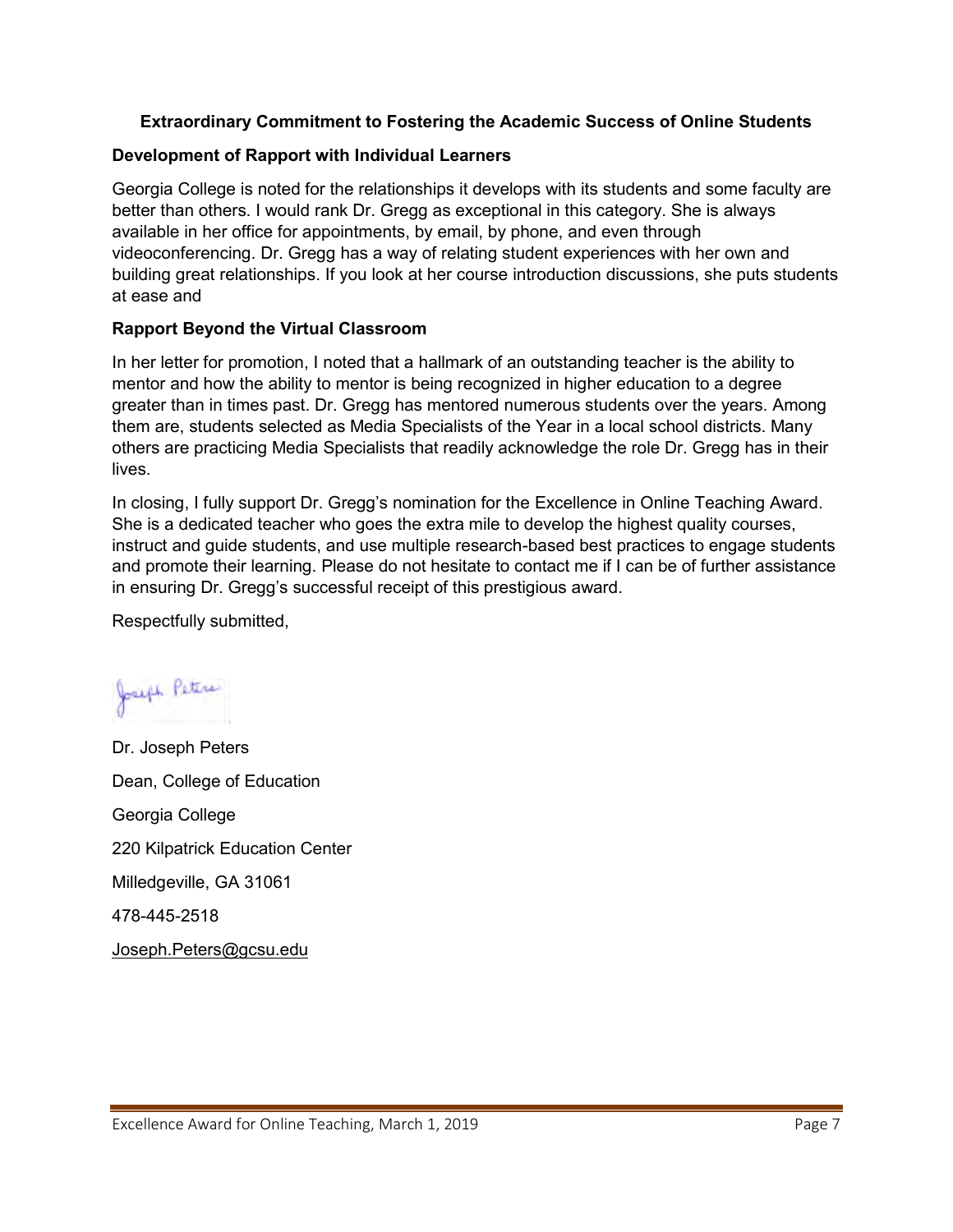

March 1, 2019

Dear Members of the Review and Selection Committee,

This letter is written to acknowledge the extraordinary graduate-level online teaching that is the hallmark of my colleague, Dr. Diane Gregg. Dr. Gregg is a champion of student-centered learning and demonstrates the ability to sustain high-quality, meaningful, fully online instruction of graduate students who include master's level candidates in Library Media and/or Instructional Technology. As well, Dr. Gregg regularly teaches fully online graduate level courses for students who soon become advocates for studying the content of "diverse, adolescent literature" with her in a very popular online course and who represent a cross-section of students completing advanced programs in our college.

Dr. Gregg believes connecting with students is the first step in creating a positive, supportive learning environment. Dr. Gregg is "present" in the newer realm of online learning in ways that help her students know from the moment a course launches that they are not out in cyberspace left to figure out on their own the course delivery platform, its features, and a separate portfolio management system. She builds a personal relationship with each student, maintains contact and connection with each to document student progression through each course. She builds group discussion and interaction opportunities so that virtual communities are experienced as genuinely humanizing experiences through lively, spirited learning.

Dr. Gregg is a career educator and the qualities that made her an able and masterful school principal, school media specialist, and teacher translated seamlessly into her entry into higher education more than a decade ago. From that time forward, Dr. Gregg has been a pacesetter to bring her Library Media program fully online and accessible to students around the state. We are all so very proud that the M.Ed. in Library Media program is nationally recognized. Dr. Gregg serves as program coordinator and advisor and is the lead writer of documentation that gained national recognition for this program by the American Association of School Librarians (AASL), a division of the American Library Association.

Although online program graduates may be less likely to travel to campus for graduation ceremonies, it is common for Dr. Gregg's students to participate. They want the pleasure of meeting and greeting this educator with whom they have formed a lasting professional bond. Were you to visit Dr. Gregg's office, you would see pictures of her students proudly displayed. These are adult learners who know the positive impact and difference Dr. Gregg made in their professional lives.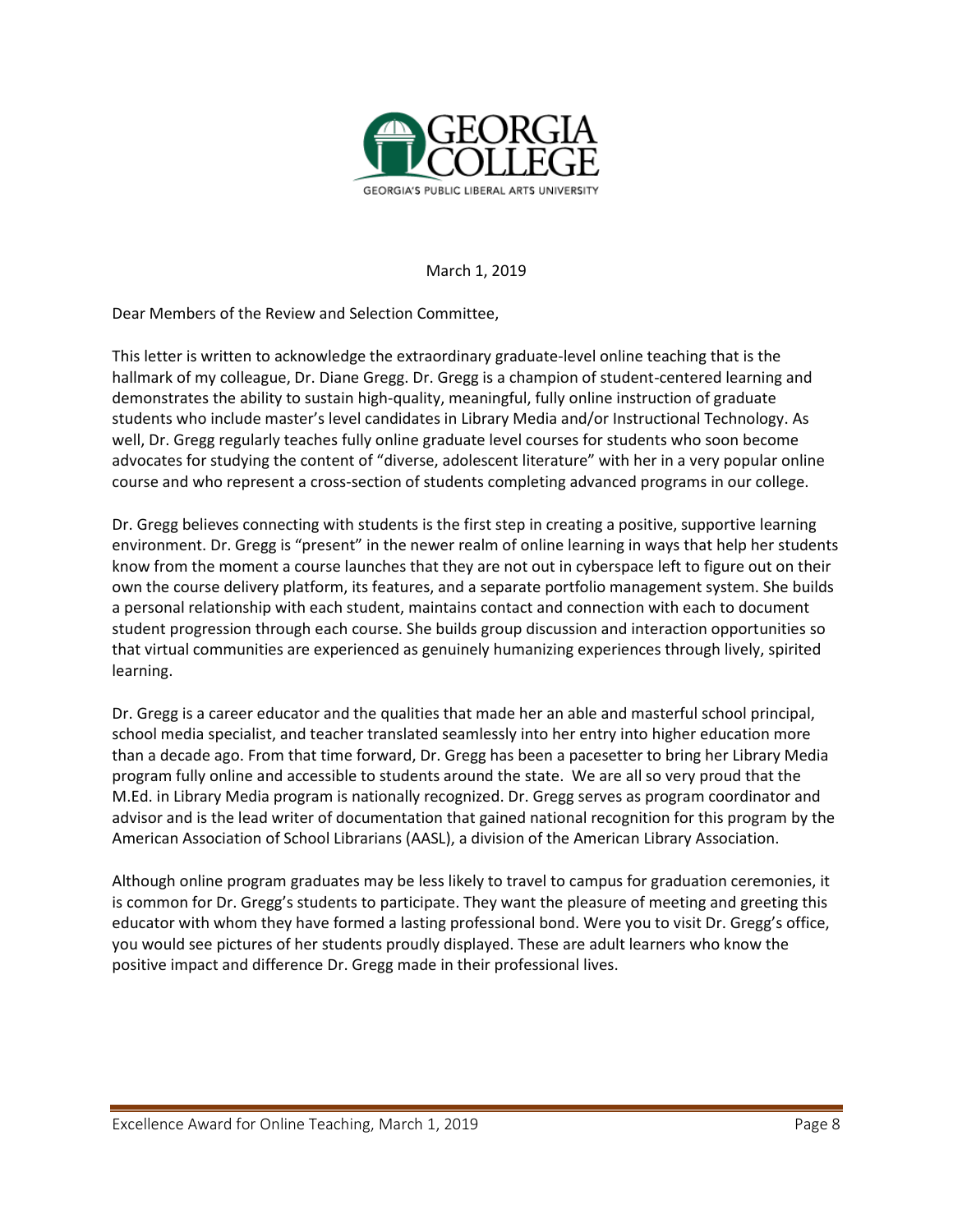I am excited for the possibility that Dr. Gregg's dedication to students and teaching excellence may be honored through selection for this award. I am certain she prizes the transformative learning experiences they share above all else.

Most sincerely,

Jane Hinson

Jane Hinson, Ed.D. Professor, Foundations of Education

Office: 105 Kilpatrick Hall Milledgeville, GA 31061 Telephone: (478) 445-6176 Email: jane.hinson@gcsu.edu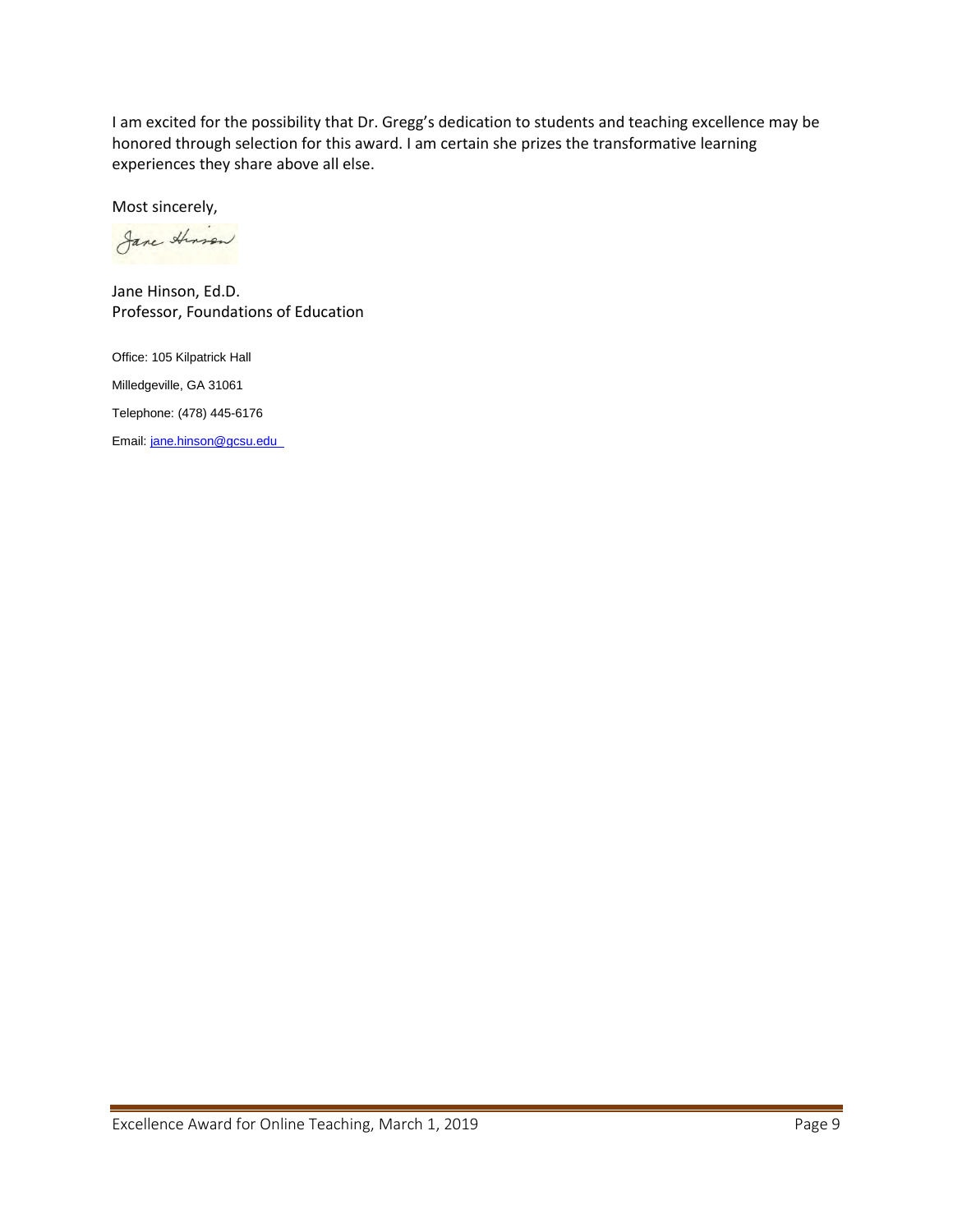#### Condensed Curriculum Vitae

#### **Education**

| Ed.D. 2007                     | Teaching & Learning Processes w/specialization in Educational<br>Technology; University of Missouri - St. Louis, St. Louis,<br>Missouri; Dissertation: Principals and Library Media Specialists<br>Working Together: A Case Study of One Elementary School |
|--------------------------------|------------------------------------------------------------------------------------------------------------------------------------------------------------------------------------------------------------------------------------------------------------|
| <b>Professional Experience</b> |                                                                                                                                                                                                                                                            |
| 2017-Present                   | Associate Professor of Library Media and Instructional<br>Technology: The John H. Lounsbury College of Education,<br>Georgia College & State University, Milledgeville, Georgia                                                                            |
| 2011-Present                   | Program Coordinator: Library Media/Instructional Technology,<br>Department of Professional Learning and Innovation, The John H.<br>Lounsbury College of Education, Georgia College & State<br>University, Milledgeville, Georgia                           |
| 2007-2016                      | Assistant Professor of Library Media and Instructional<br>Technology: The John H. Lounsbury School of Education, Georgia<br>College & State University, Milledgeville, Georgia                                                                             |

#### **Research Interests**

Children's, Young Adult, and Diverse Literature for Students and Educators Information Literacy Intellectual Freedom and Banned/Challenged Books

#### **Teaching Interests**

School Library Media Children's, Young Adult, and Diverse Literature Critical Thinking Information Literacy Intellectual Freedom and Banned/Challenged Books

#### **Courses Taught**

Instructional Technology for Teachers Foundations of Instructional Technology Information Technologies in the Media Center

Excellence Award for Online Teaching, March 1, 2019 **Page 10** Page 10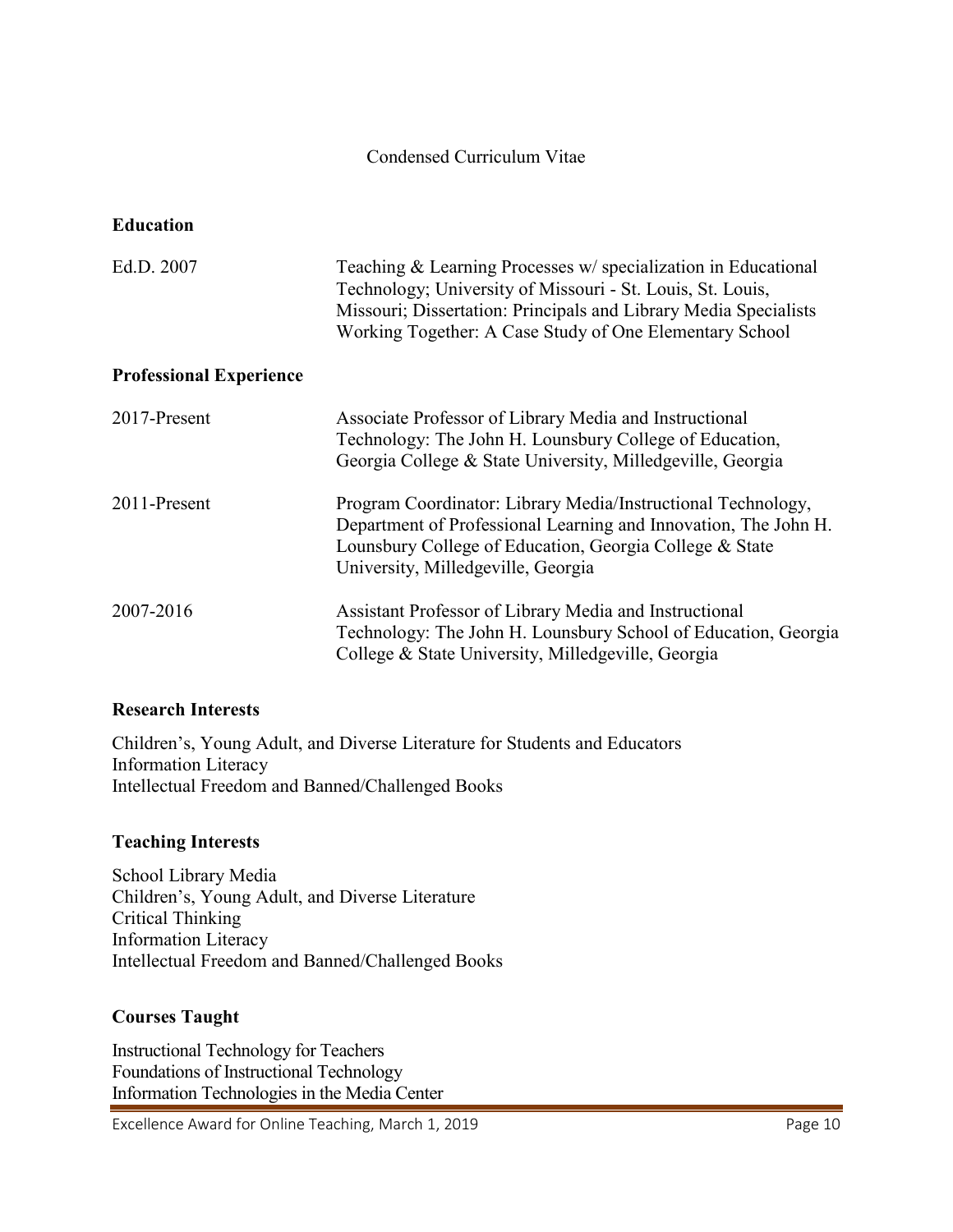Selection of Library Media Information Sources and Services in the Media Center Library Media/Instructional Technology Internship Children's Literature in the Media Center Young Adult Literature in the Media Center Software Evaluation and Curriculum Integration Critical Thinking: Growing Up with Literature Instructional Design Diverse Literature for Today's Schools

## **New Courses Developed**

Children's Literature in the Media Center Young Adult Literature in the Media Center Critical Thinking: Growing Up with Literature Diverse Literature in Today's Schools Global Perspectives: What Traditional Literature Teaches Us about Self, Family, and the World—in process Instructional Strategies and IT Integration—in process for Fall 2019

#### **Presentations**

Gregg, Diane and Brand, Shanda. Georgia College's College of Education Library Media Program (invited presentation). 2018 Human Resource Roundtable, Rock Hill Schools Central Office, 386 E. Black Street, Rock Hill, SC 29730. (May 2018).

Peck, Marcia and Gregg, Diane. "A Bridge Too Far? Online Learning Communities." 39<sup>th</sup> Annual Conference of Eastern Education Research Association (EERA) Hilton Head, SC (February 2016).

Gregg, Diane E. (2011). "Intellectual Freedom and Censorship: Are You Ready for a Challenge?" Diversity in Education Annual Conference, Fort Valley State University. Fort Valley, GA.

#### **Professional Service and Scholarship**

#### Service to the University

- College of Education's One Evaluation Task Force, Summer 2017-present
- University Senate Subcommittee on the Core Curriculum (SoCC), Fall 2016-Fall 2017
- Graduate Commencement Hooder, Spring 2014-Fall 2018
- Center for Teaching & Learning Director Search Committee member, Spring 2018
- President's Scholarship Competition Faculty Interviewer, Fall 2007-2017
- Student Judicial Board, College of Education Faculty Advisor, 2010-present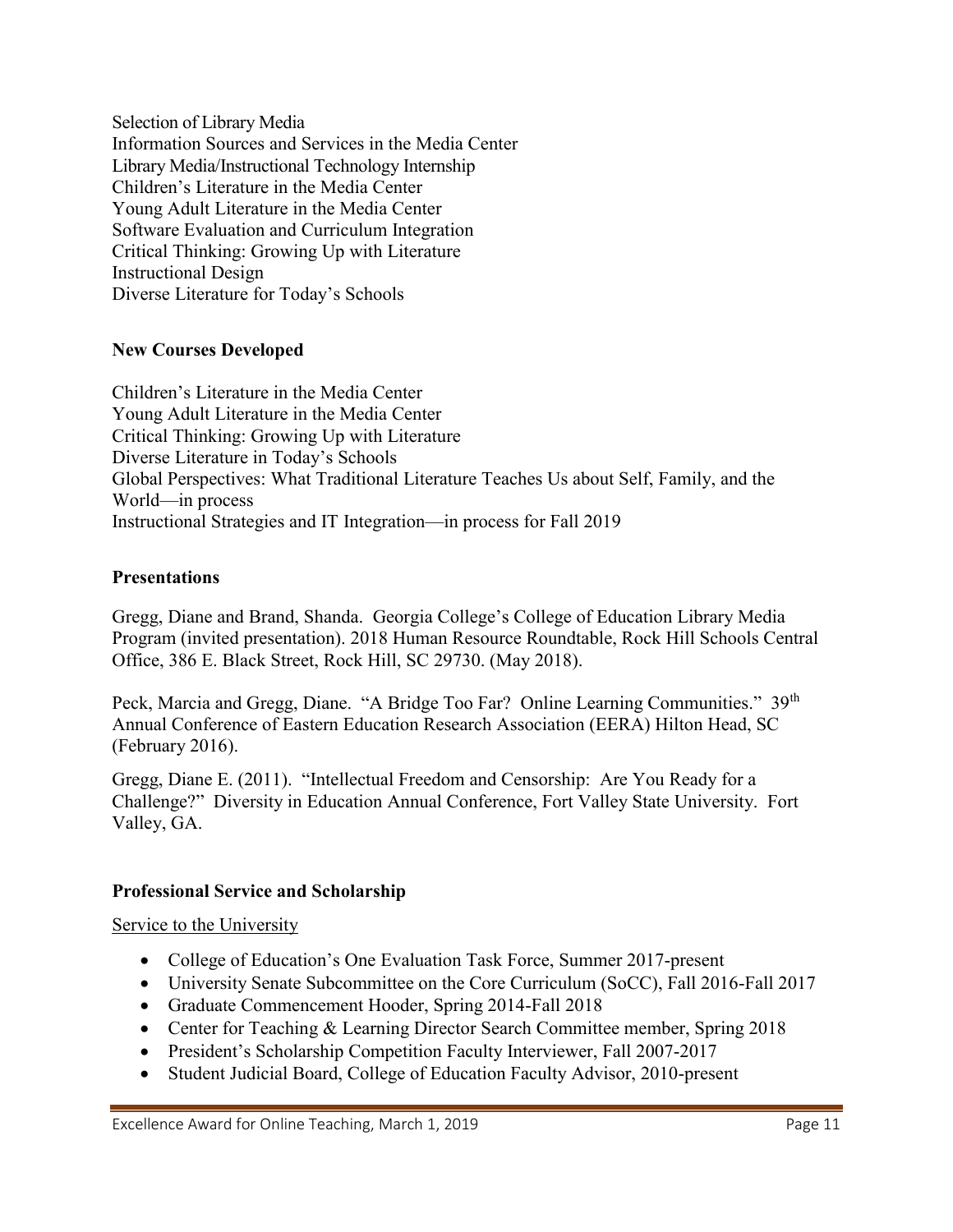University, College, and Program Initiatives

- Ina Dillard Russell Library Faculty Fellows Project recipient—revise GC1Y Critical Thinking: Growing Up with Literature to incorporate Information Literacy-Based Learning, Fall 2016, Spring 2017; delivered updated course Fall 2017
- Special Professional Association (SPA)/NCATE Report-Library Media, Principle writer
- Nationally Recognized Library Media Program, American Library Association/American Association of School Librarians—2015-present

Local, State and National Involvement

- Incorporating Multicultural Literature in Your Media Center & Suggested Resources for Charlotte Nisbet, Media Specialist at Turner Woods Elementary School (Jones County)—Fall 2018
- External Reviewer for Educational Technology Program at Midwestern State University, Wichita Falls, TX—May 2016
- American Association of School Librarians/Bound to Stay Bound Travel Grant Application Reviewer—May 2015, 2017, 2019
- Georgia Consortium on Advanced Library Education 2013-2014, 2018-present—participating member
- "A Book That Shaped Me" Library of Congress National Book Festival Summer Writing Contest Judge for "rising"  $5<sup>th</sup>$  and  $6<sup>th</sup>$  grade essays—2013-2018

#### **Professional Development**

- CTL and Russell Library Workshop: Teaching Students How to Fact Check—Spring 2018
- CTL Workshop: Universal Design for Learning: How to Make Your Course Documents Accessible for All Learners—Fall 2018
- Watermark Training; for SMART reporting—Fall 2018

## **Professional Memberships**

- American Library Association
- American Association of School Librarians
- Georgia Library Media Association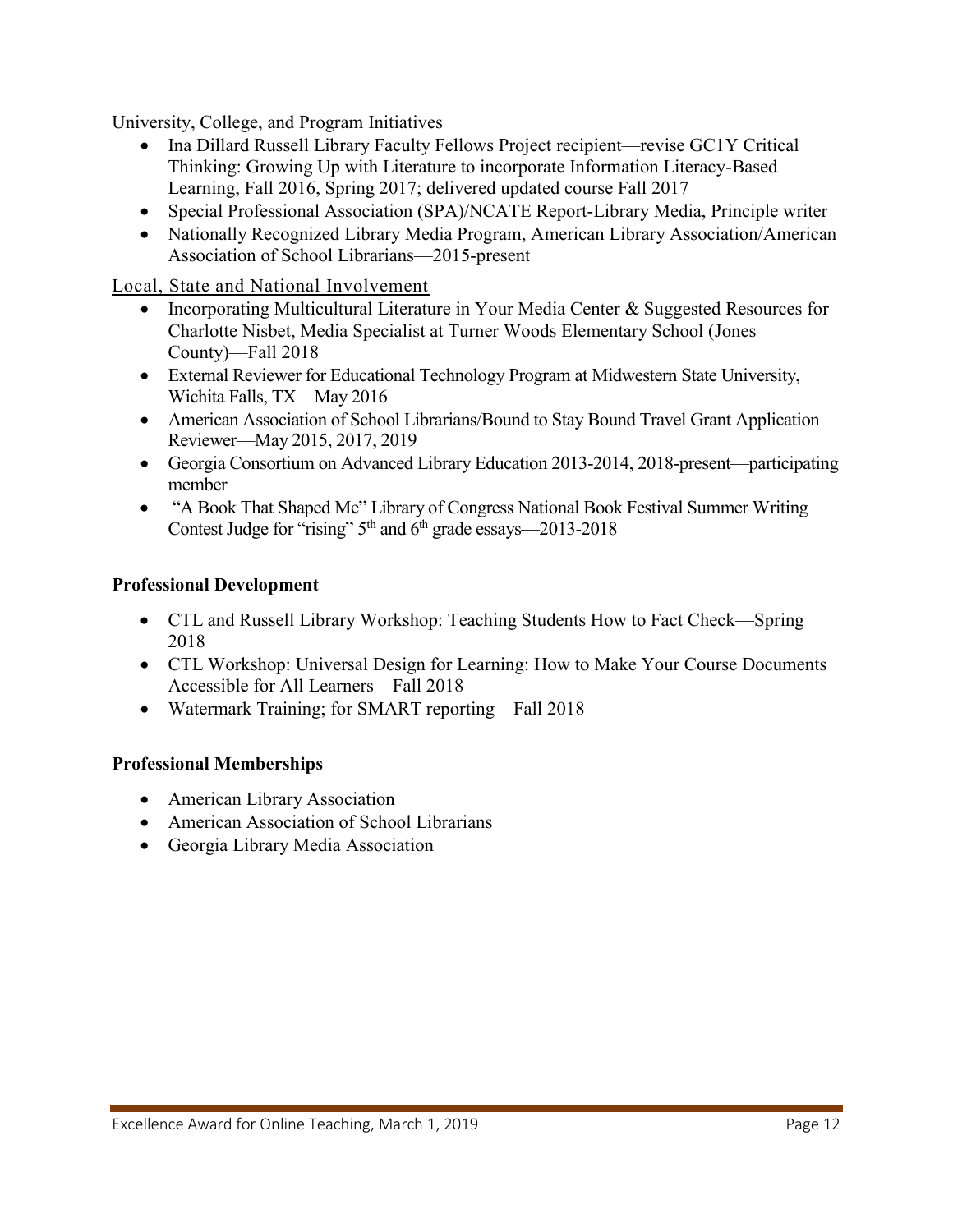#### Reflective Statement

#### **Teaching and Learning Philosophy**

 I am a facilitator in the teaching and learning process, an educator who just happens to spend the majority of my teaching time online. I am committed to fostering academic success for online students by developing rapport with individual learners in and beyond the virtual classroom. I connect student to content, naturally; but more important, I connect student to student in an effort to build and maintain a healthy online community as described by Collison, Elbaum, Haavind, & Tinker (2000). Essential components of this community are voice, tone, and critical thinking.

Voice gives me the ability to take the lead, facilitate, or stand aside as students take charge of their own learning. My tone alerts the online community to my role as analyzer, supporter, encourager, or inquirer. The use of critical thinking skills encourages students to focus their ideas, dig deeper, and explain thoroughly while remaining open to the ideas and explanations of others. I am intentional when I participate in a discussion or when I simply "lurk" during a conversation. Likewise, I purposefully develop online projects and activities that provide students with opportunities to construct their own knowledge, gather as peer learning groups, or seek out my input.

## **Strategies and Objectives as Applied to the Online Environment**

 My goal in every online course is for students to succeed. My instruction is standardsbased ensuring each student is equipped with the knowledge and methods necessary to meet the challenges of educating 21st century learners and remain lifelong learners. For my students specifically, I implement standards set forth by the American Association of School Librarians (AASL), Technological Pedagogical Content Knowledge (TPACK), and Interstate Teacher Assessment and Support Consortium (InTASC) Model Core Teaching Standards.

I provide students with projects and activities that engage them in real-world learning opportunities. I also utilize regular online discussions so students can build a community of learners, network with current and future experts in the field, and critically examine and apply textbook topics to their own teaching and learning situations. For instance, students develop literature blogs in which they model selection and evaluation of literature, promote the use of physical and virtual resource collections for leisure and learning, and demonstrate collaborative learning groups for teaching and learning.

Regular weekly discussions contribute greatly to my students' understanding of the content as well as to the feeling of community. I ask them to respond to my initial discussion prompt; but they also must reply at least once to a classmate. These discussions, usually based on textbook readings, call for students to consider content, outside research, personal experience, and peer input as they respond. I work hard to compose questions and prompts that lead to critical thinking—applying what they know to real world situations, analyzing new information and drawing conclusions, synthesizing content in order to propose alternative ways of thinking,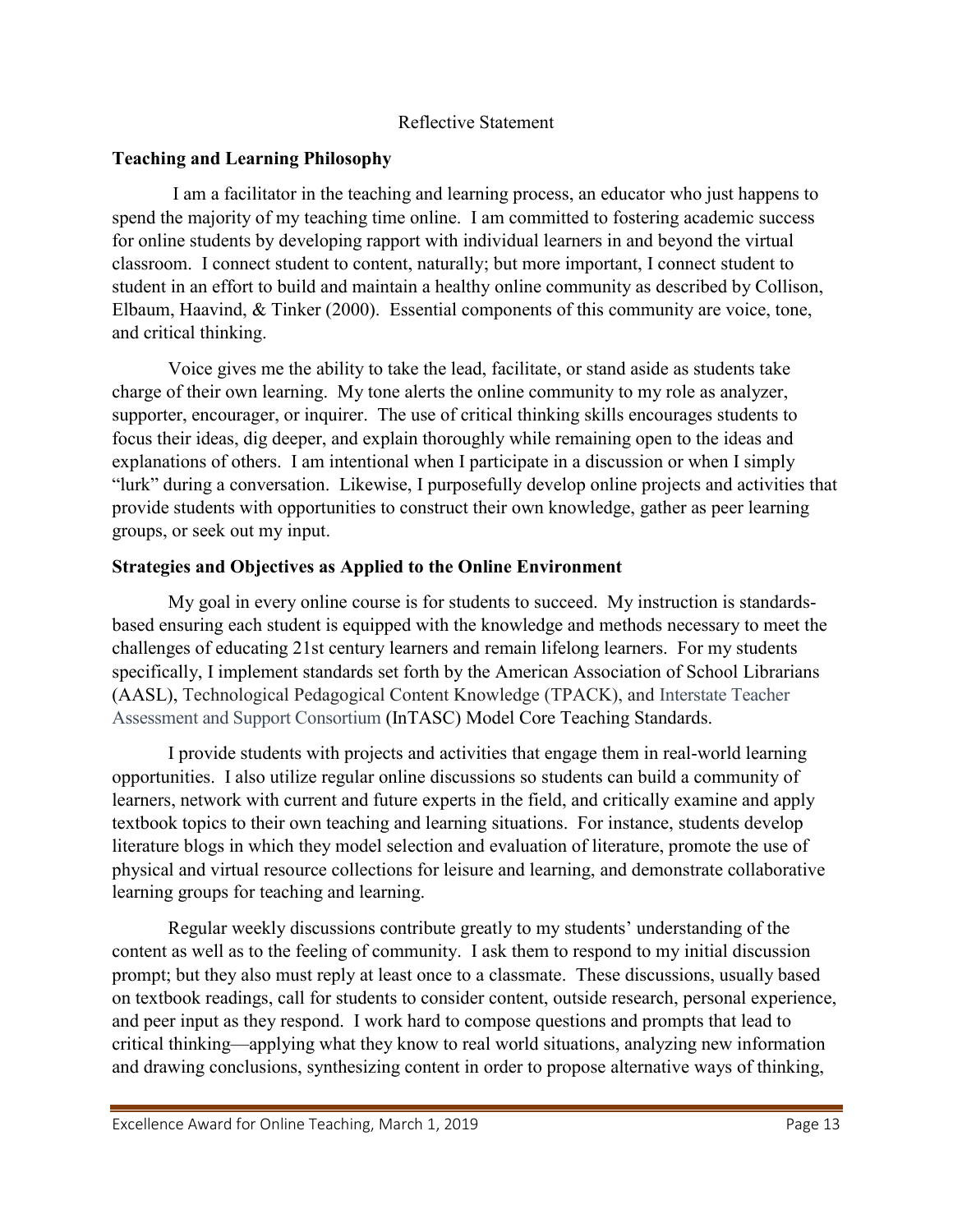and evaluating ideas in search of best practices and quality work. Below is an example of the content and style of my discussion prompts.

EDIT 6266 Diverse Literature for Today's Schools Gender, Sexuality, and Literature Discussion

I've been reminded this week of my last year as principal at one of the elementary schools in a small rural town where our boys went to school, where we attended church, and where, after being there for over 20 years, were still considered "new comers." This is where people were born, lived out their lives, and were buried. They lived in a community that reflected their lifestyles, their beliefs, and their culture. No more. No less.

But in those last few years of my public school career, change came to town. The transient population grew as did free and reduced lunch numbers. The student population grew as families joined the community choosing to live there rather than the nearby, larger city where many adults worked.

One day a family came to our school office wishing to enroll their daughters. This family had two dads. Office staff was gracious. Classroom assignments were made. The girls were welcomed. But some faculty members didn't quite know what to do with the dads. This was something new--different from anything else they'd ever experienced.

As the school year progressed, so did the family's involvement in the school community. And so did the acceptance of their being part of special events and everyday activities. It was my pleasure to work with that family throughout the school year and it was my commitment to make sure they were welcomed and involved. If I'd still been in the school library, I would have wanted to have books- appropriate to the understanding of 4th and 5th graders--that reflected families of all kinds; books that reflected the family with two dads.

One of my resources had this to say. "In order to have empathy and to understand the experiences of others, we must know their stories (Follis, 2013)." This brings the concept of "windows and mirrors" to the forefront this week. How can we use literature to build empathy within ourselves as well as our students (or those for whom we are responsible)? And how can we use literature to promote understanding of others? Do you have any specific books or experiences to share?

The backbone of my online courses is availability and networking. I am speaking of the rapport I build between myself and my students and the network of support I initiate and foster between classmates. I am available to my students before the term begins, I maintain contact throughout the course, and stay in touch well after students complete their programs of study. I also encourage students to work together and seek out the advice and support of each other. In this way, I continue to contribute to a growing network of educators who call on each other when questions arise or when they need professional support and encouragement. These are the connections I am most proud of. Below is a current example of staying connected.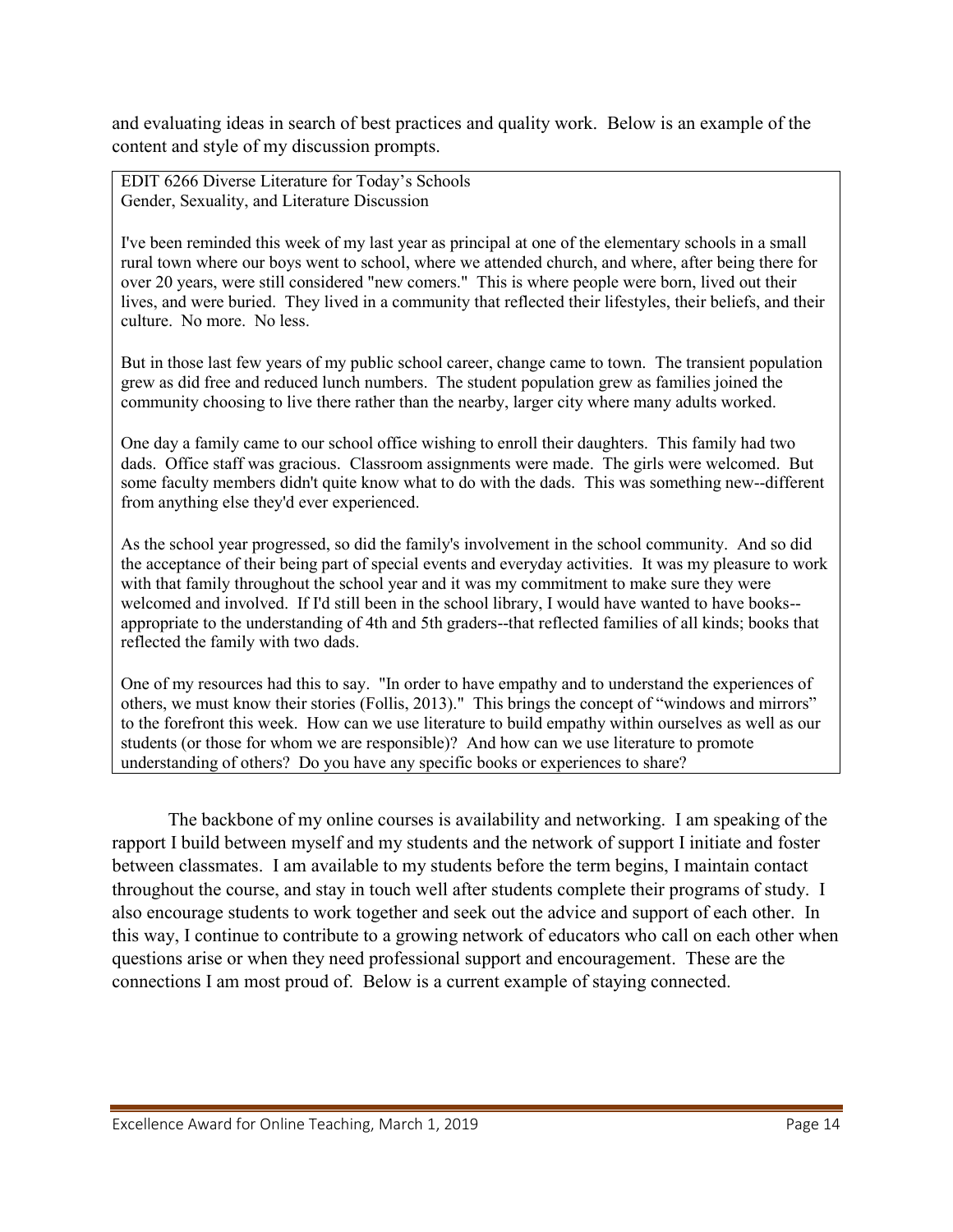| Jennifer Gay, M.Ed. Educational        | Tue 10/2/2018 11:17 AM                                                                                                                                                                                                                                                                                                                                                                                                                                                                                                                                                                                                                                                                                                                                                                                                                                                                  |
|----------------------------------------|-----------------------------------------------------------------------------------------------------------------------------------------------------------------------------------------------------------------------------------------------------------------------------------------------------------------------------------------------------------------------------------------------------------------------------------------------------------------------------------------------------------------------------------------------------------------------------------------------------------------------------------------------------------------------------------------------------------------------------------------------------------------------------------------------------------------------------------------------------------------------------------------|
| Technology-Library Media December 2011 | Hi Dr. Gregg,                                                                                                                                                                                                                                                                                                                                                                                                                                                                                                                                                                                                                                                                                                                                                                                                                                                                           |
|                                        | I hope you are continuing to inspire media specialists<br>with your expertise. My principal has started a<br>specialist's degree with Georgia College, and after<br>speaking with him about his program, I felt a wave of<br>nostalgia for the days I was completing my Master's<br>work with you. I want to express again how so many of<br>our assignments paved the way for me to be the<br>educator I am today, and how our work continues to<br>inspire me on my career path.<br>I am still working in Henry County as a leader of our<br>Personalized Learning initiative, now five years in the<br>works. I do have a possible job opportunity on the<br>horizon that would get me back to my passion for<br>library media and instructional technology as an<br>Academic Technology Coordinator, so it will be<br>interesting to see what's next in my professional<br>journey. |
|                                        | How are things with the Library Media program at<br>GC? From glancing through the website, it looks as if it<br>has grown since I was there – fantastic! Media<br>Specialists are often key players in personalized<br>learning work, so if you know of any opportunities to<br>shape future educators and media specialists, I am<br>passionate about sharing our work.<br>Take care, and hope to hear from you soon!<br>Jennifer Gay<br>Personalized Learning Lead<br>Luella High School                                                                                                                                                                                                                                                                                                                                                                                              |
|                                        | Henry County Schools                                                                                                                                                                                                                                                                                                                                                                                                                                                                                                                                                                                                                                                                                                                                                                                                                                                                    |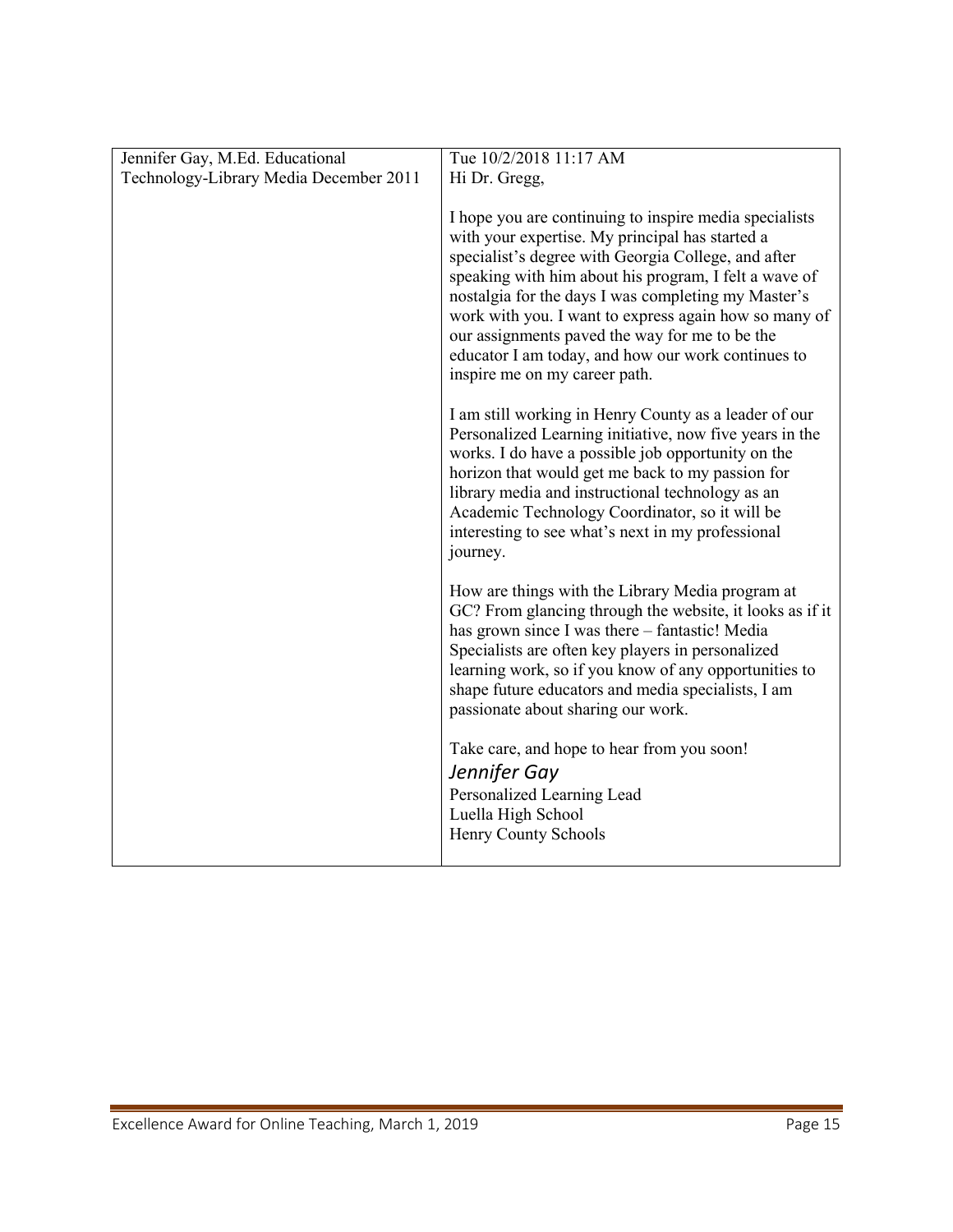Summary of Innovative Teaching Artifacts or Practices to Promote Student Success

Kochtanek and Mathews (2002) reported that technology adopters could be categorized as being "bleeding edge, leading edge, in the wedge, or trailing edge." I do not claim to be the most innovative online teacher; I do, however, implement online course delivery tools that are consistent with expectations in the field, understanding of my students' technology comfort levels and digital accessibilities—which places me somewhere on the "leading edge." And I provide a bit of "bleeding edge" from time to time to stretch both my students' and my capabilities. Following are examples of artifacts/practices used to promote student success in my online courses.

- **EDIT 6275 Instructional Design**—Peer Learning Groups (University of Tennessee Teaching and Learning Center). Students were provided with four individual exploration experiences: Face-to-face Instruction Observation; Inquiry, Analysis, and Learners; Objectives and Assessments; and Collaboration, Partnerships, and Programs. Students self-selected a small group for each exploration experience during which they were asked to share their own ideas, plus suggestions and support for the explorations of others in the group. Assignment guides, rubrics, and support materials were provided as well as smallgroup online discussion forums. I was available for individual input as well as small group discussions.
- **EDIT 6598 Diverse Literature in Today's Schools**[—Literature Circles](http://www.litcircles.org/Overview/overview.html) (Seattle University Literature Circle Resource Center). The conclusion to the assignment guide, in essence, is an overview of the activity: "This Literature Circle Experience is a process —multiple learning opportunities that you will complete individually and with your peers. You can select the group that best suits your situation and you have your small group, your peers, to help you process and think through the literature and the issues it addresses. This simulates real-world experiences in the workplace and in life. You will invest a great deal of time and effort into this literature circle; but the benefits will be worth it!"
- **EDIT 6262/6264/6266 Literature courses—**[Blogging](https://www.edutopia.org/discussion/9-reasons-why-teachers-should-blog) (Edutopia, The George Lucas Foundation).Silvia Rosenthal Tolisano (2014) stated that blogging is about authentic writing in digital spaces for a global audience. It makes learning visible. In my three literature courses, students create and post regularly to a content-related blog. They are also able to view and participate in the blogs of their classmates. I provide links to my own blogs thereby modeling construction, content, and visual elements of blogs. I provided those blog links for you here: http://diane

childrensliteraturereadinglog.blogspot.com/, http://ya-lit-school-libraries[diane.blogspot.com/,](http://ya-lit-school-libraries-diane.blogspot.com/) <http://diverselitdianegregg.blogspot.com/>[.](http://ya-lit-school-libraries-diane.blogspot.com/)